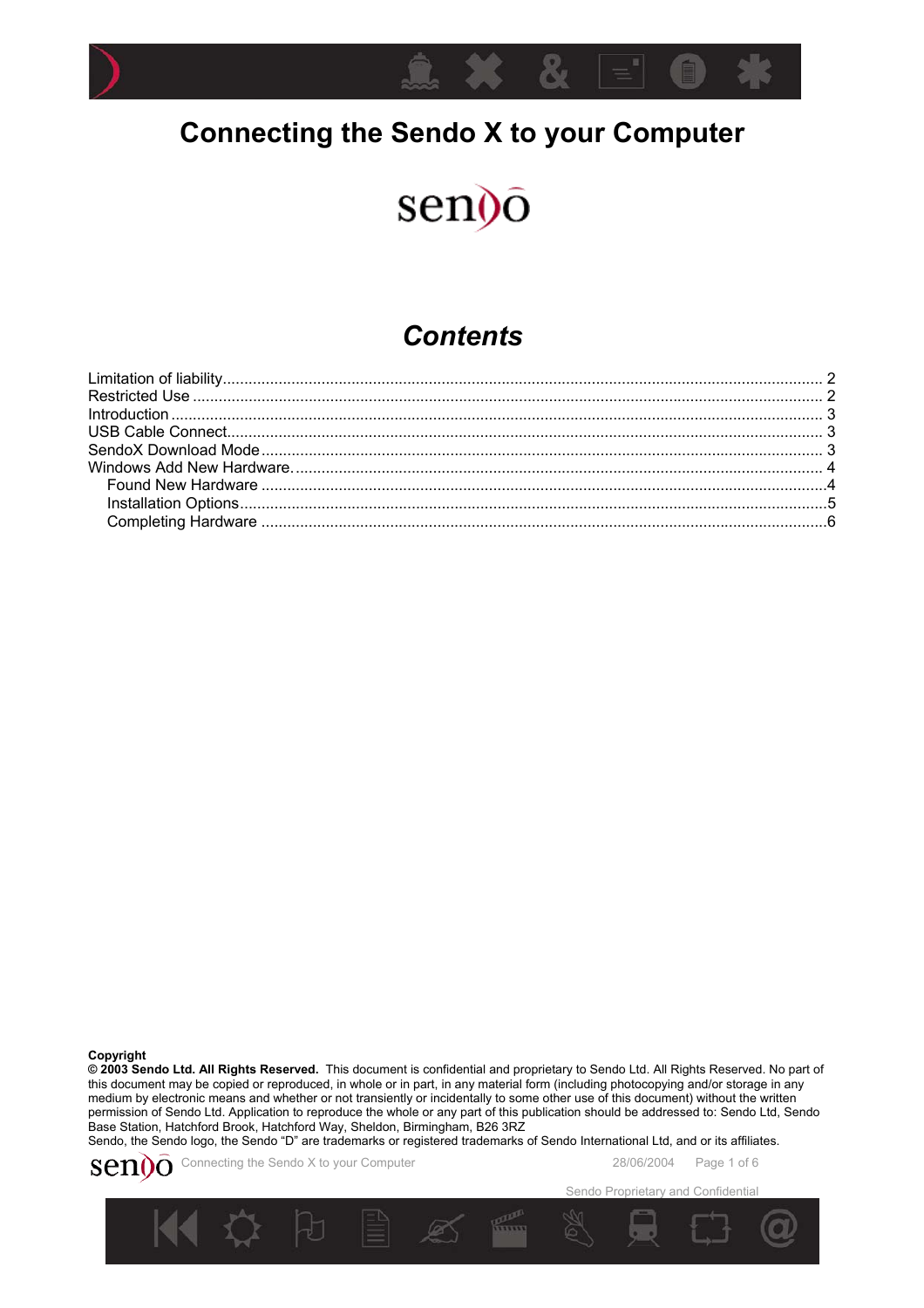<span id="page-1-0"></span>



The information contained in this paper is written for Sendo Smartphone running the Symbian Operating System and the Nokia Series 60 Software. Sendo reserves the right to make changes and improvements to the products and any of the features of the products described in this document without prior notice. **The contents of this document are provided "as is". Except as required by applicable law, no warranties of any kind, either express or implied, including, but not limited to, the implied warranties of merchantability and fitness for a particular purpose, are made in relation to the accuracy, reliability or contents of this document. Sendo reserves the right to revise this document or withdraw it at any time without prior notice. Under no circumstances shall Sendo or its licensors or contractors involved in creating, producing or delivering any of content of this document be responsible for any loss of data, revenue or income, losses for business interruption, personal injury, loss of privacy, failure to meet any duty (including good faith or reasonable care), negligence or any special, incidental, consequential, punitive or indirect damages or any other pecuniary or other loss or damage whatsoever howsoever caused, even if Sendo has been advised of the possibility of such damages and even if the remedy fails of its essential purpose. The exclusive remedy for all of the foregoing is limited to actual damages incurred up to a maximum of Two United States Dollars (US\$2.00).** 

## **Restricted Use**

The document shall be used for the sole purpose of developing applications as agreed with Sendo. All other rights are reserved to Sendo. The information, photographs, picture images, graphics, and other content in this document are Sendo Proprietary and Confidential Information and are protected by Non-Disclosure Agreement and under a variety of laws, including but not limited to copyright laws and treaty provisions, trademark laws and proprietary rights laws. The images or pictures are either property of Sendo, or used by Sendo with permission. The use of this document's text, images or pictures is strictly prohibited except for use to develop applications as agreed with Sendo. Reproduction, transfer, distribution or storage of part or all of the contents of this document in any form without the prior written permission of Sendo is prohibited. The document shall be used by and disclosed to only those employees with a need to use the contents of the documents for the sole purpose of developing applications as agreed with Sendo. The limited consent granted shall terminate automatically if you breach any of these terms. Upon any such termination, you must immediately destroy this document.

**The document is proprietary and confidential information to Sendo and its suppliers. Do not disclose or provide the document, or any related information to any third party.**



Sendo Proprietary and Confidential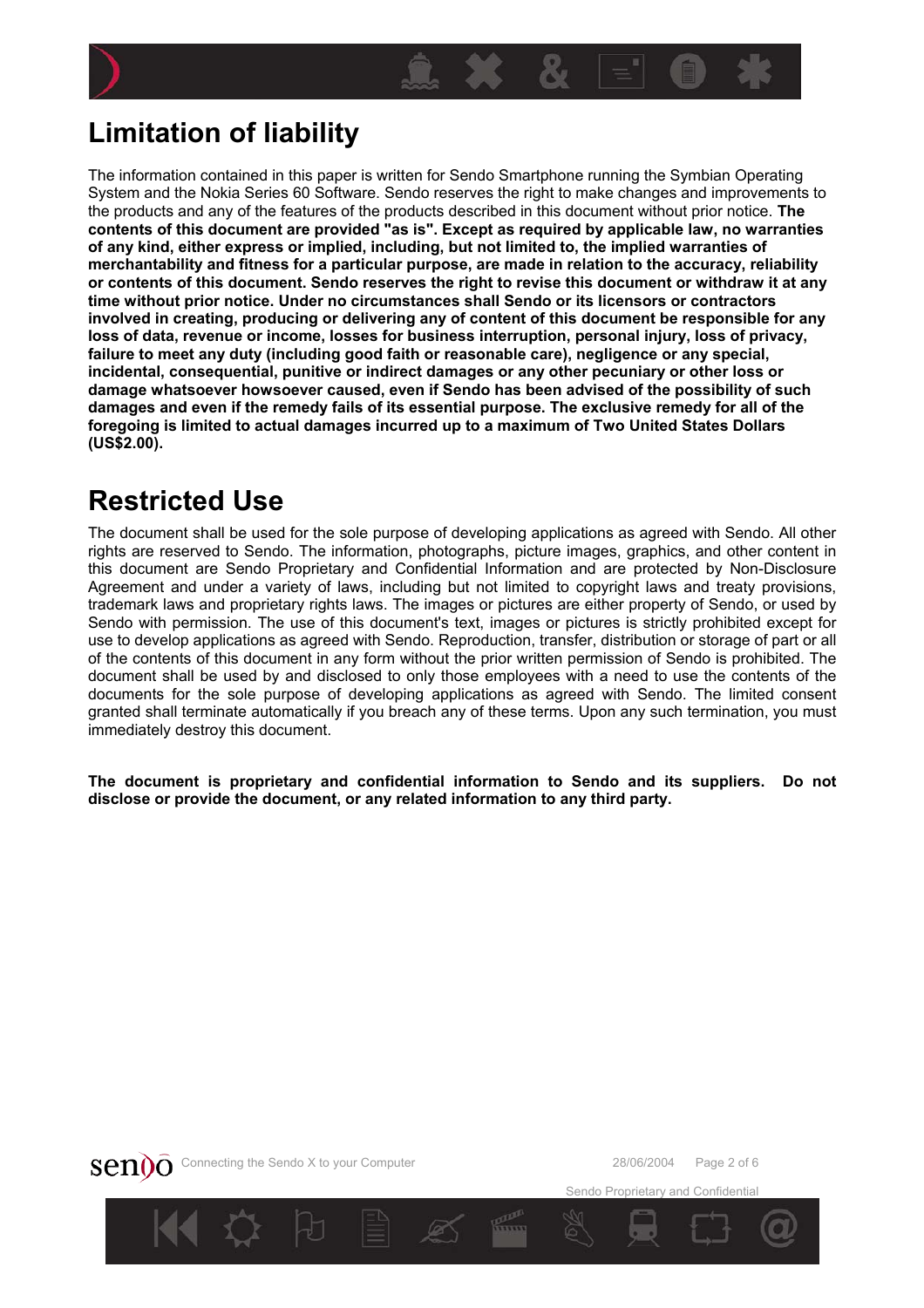<span id="page-2-0"></span>

### **Introduction**

This document explains how to install the SendoX Smartphone on your PC using Windows 98SE, ME, 2000 and XP.

**The installation of the SendoX smartphone will only need to be done once unless you have uninstalled the SendoX Smartphone from your computer.** 

# **USB Cable Connect.**

Connect the SendoX USB cable directly to an available USB A-type connector on your desktop or notebook.

# **SendoX Download Mode**

If your SendoX is on please switch it off.

Hold down the asterisk **\*** and switch your phone on. The SendoX Screen will look like the image shown below: -



Connect the other end of the USB cable to the SendoX Smartphone or your SendoX Cradle. If you have connected your cable to the cradle, sit the SendoX Smartphone in the cradle.

You will notice that the connectors have turned green indicating that the SendoX Smartphone is now in download mode as shown below: -





Sendo Proprietary and Confidential

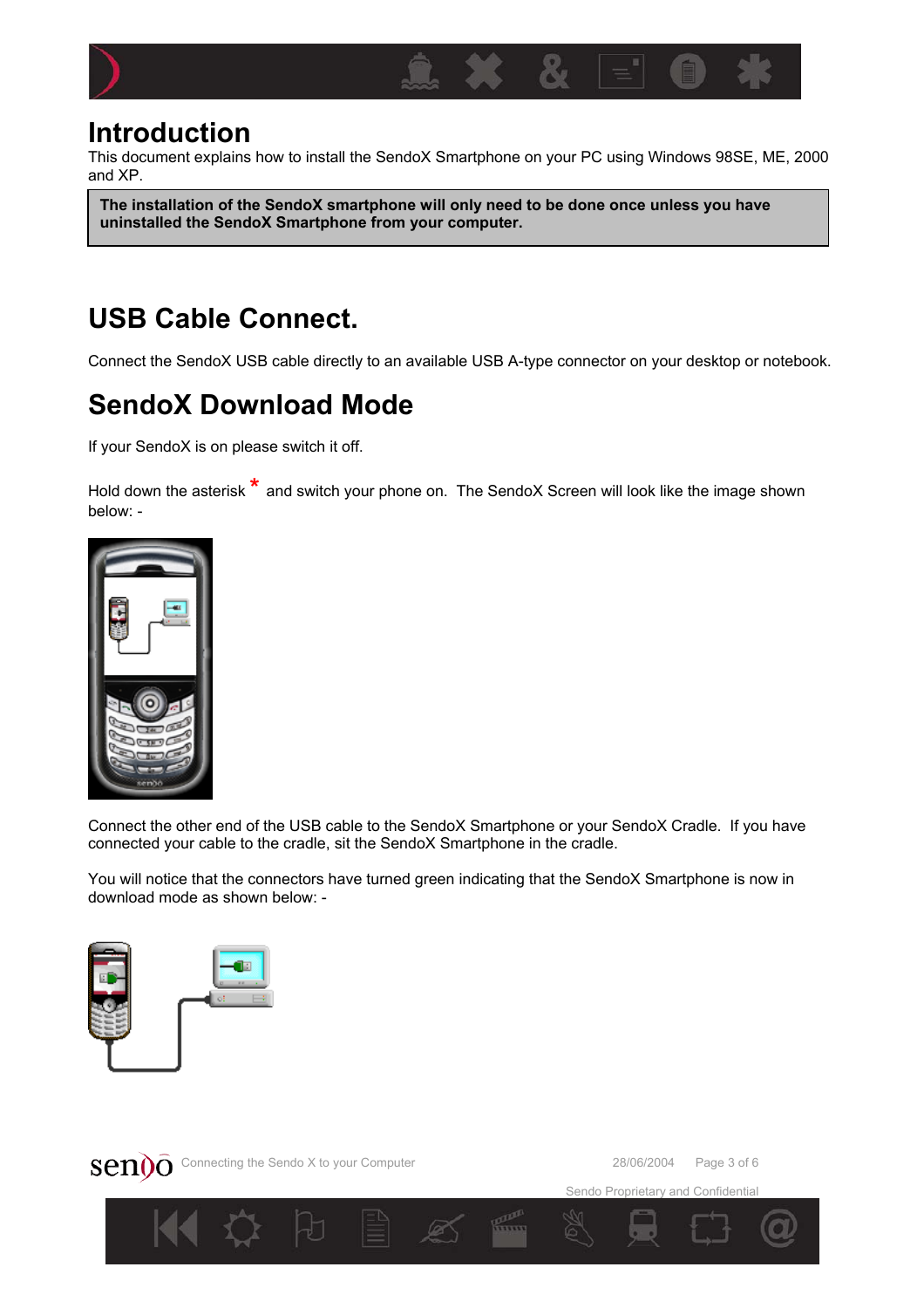<span id="page-3-0"></span>

### **Windows Add New Hardware.**

Your PC will register a new USB device found.

#### **Found New Hardware**

After a short time another Windows dialog will be shown as below.

Choose "**Install from a list or specific location"** then click **"Next"**.

| <b>Found New Hardware Wizard</b>                        |                                                                                 |  |  |
|---------------------------------------------------------|---------------------------------------------------------------------------------|--|--|
|                                                         | Welcome to the Found New<br><b>Hardware Wizard</b>                              |  |  |
|                                                         | This wizard helps you install software for:                                     |  |  |
|                                                         | Sendo X Smartphone                                                              |  |  |
|                                                         | If your hardware came with an installation CD<br>or floppy disk, insert it now. |  |  |
|                                                         | What do you want the wizard to do?                                              |  |  |
|                                                         | Install the software automatically (Recommended)                                |  |  |
|                                                         | ⊙ Install from a list or specific location (Advanced)                           |  |  |
|                                                         | Click Next to continue.                                                         |  |  |
|                                                         | Cancel<br>$N$ ext ><br>< <u>B</u> ack                                           |  |  |
| <b>Make sure</b><br>you have<br>selected<br>this option |                                                                                 |  |  |



Sendo Proprietary and Confidential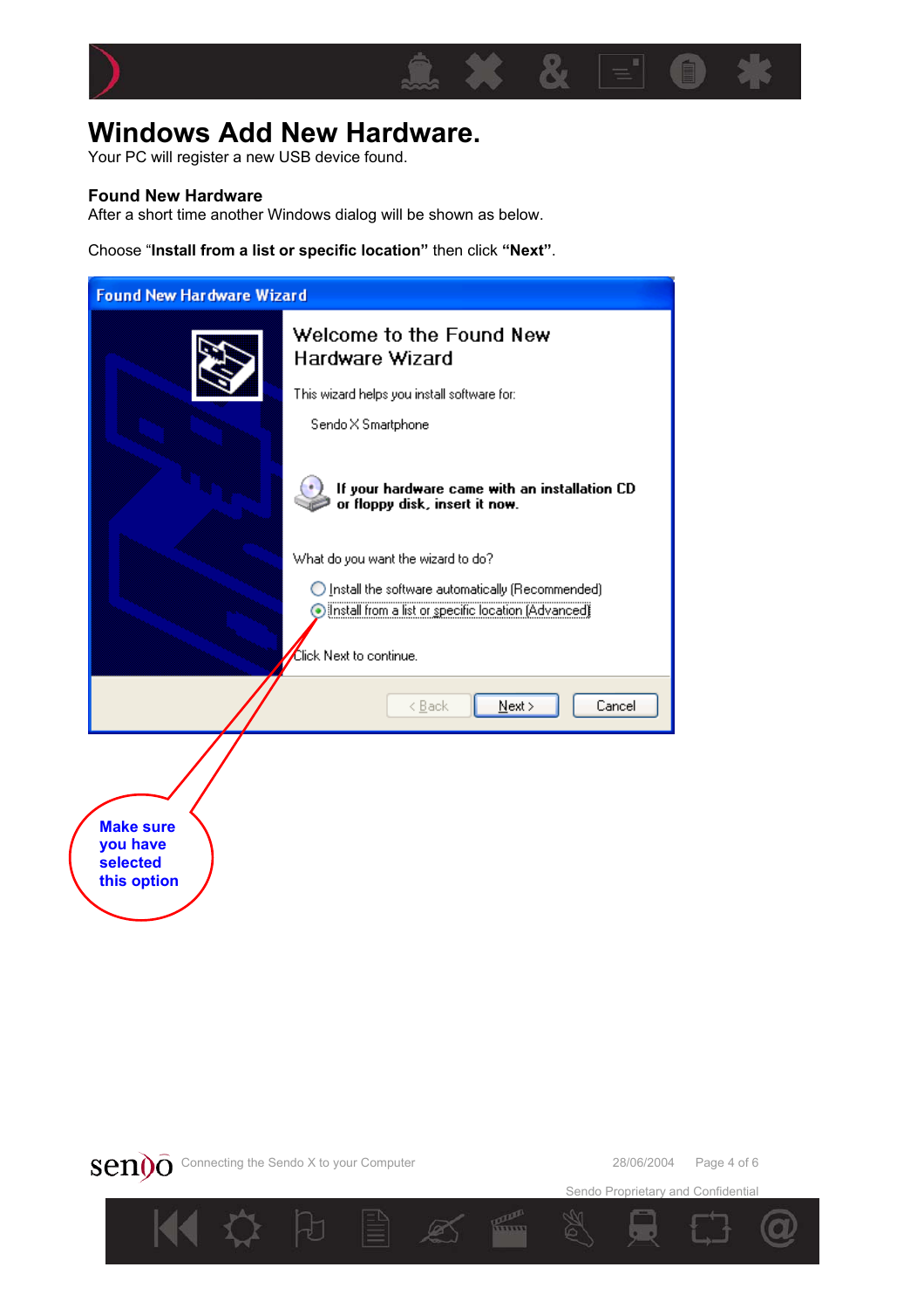<span id="page-4-0"></span>

#### **Installation Options**

If you have installed SendoX Update to another location other than **"C:\SENDOXUPDATE"** browse to that location or type **"C:\SENDOXUPDATE"** (the default location), then click **"Next"**.

| <b>Found New Hardware Wizard</b>                                                                                                                               | <b>Make sure</b>                    |
|----------------------------------------------------------------------------------------------------------------------------------------------------------------|-------------------------------------|
| Please choose your search and installation options.                                                                                                            | you have<br>selected<br>this option |
| Search for the best driver in these locations.                                                                                                                 |                                     |
| Use the check boxes below to limit or expand the default search, which includes local<br>paths and removable media. The best driver found will be installed.   |                                     |
| Search removable media (floppy, CD-ROM)                                                                                                                        |                                     |
| $\vee$ Include this location in the search:                                                                                                                    |                                     |
| C:\SENDOXUPDATE<br><b>Browse</b><br>v                                                                                                                          |                                     |
| ◯ Don't search. I will choose the driver to install.                                                                                                           |                                     |
| Choose this option to select the device driver from a list. Windows does not guarantee that<br>the driver you choose will be the best match for your hardware. |                                     |
|                                                                                                                                                                |                                     |
| < Back<br>Cancel<br>Next >                                                                                                                                     |                                     |



Sendo Proprietary and Confidential

mm